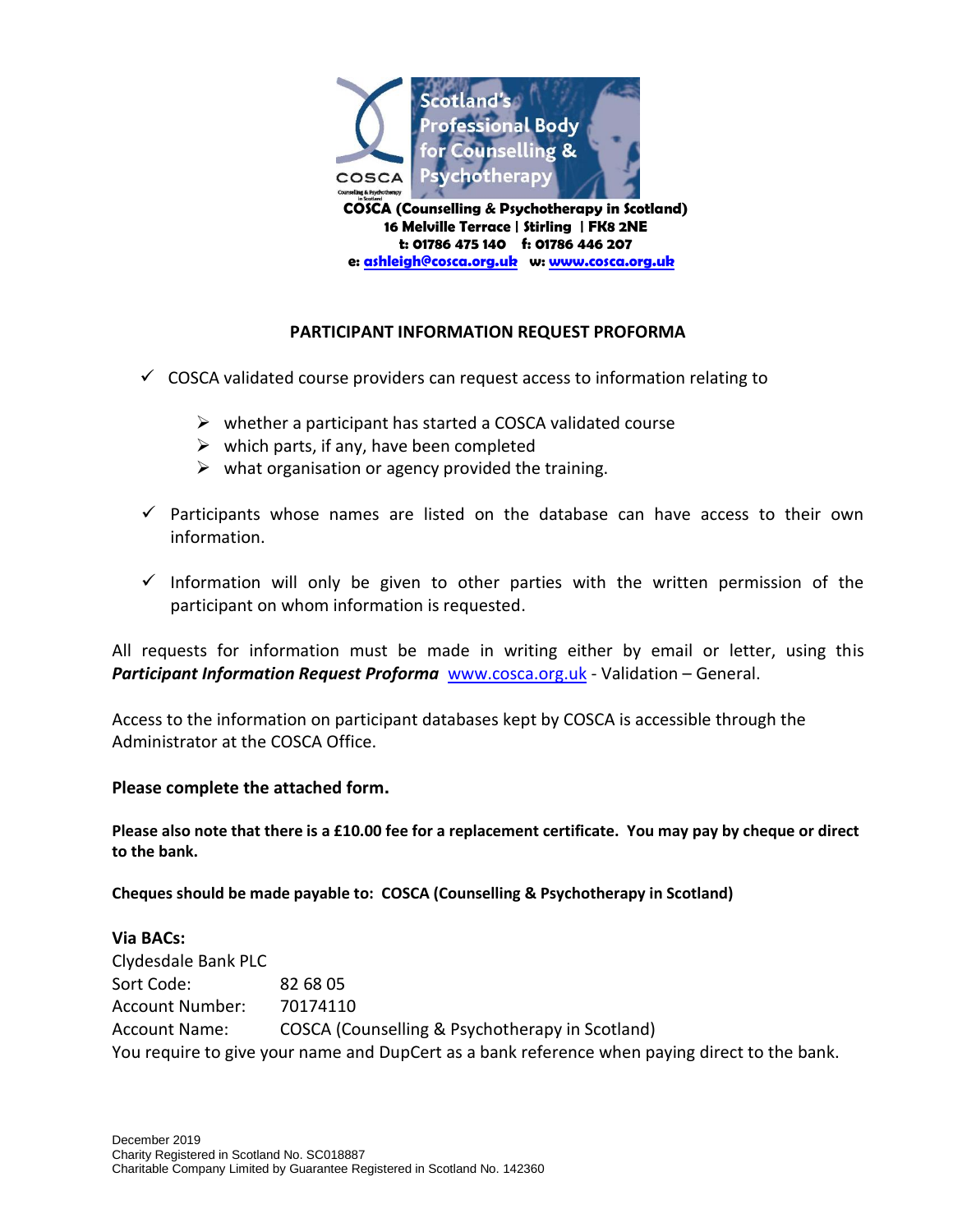

## **PARTICIPANT INFORMATION REQUEST PROFORMA**

| <b>Surname of Participant</b>              |                                                                                           |
|--------------------------------------------|-------------------------------------------------------------------------------------------|
| <b>First Name of Participant</b>           |                                                                                           |
| <b>Date of Birth</b>                       |                                                                                           |
| Address at time of undertaking<br>training |                                                                                           |
| <b>Name of Training Provider</b>           |                                                                                           |
| <b>Title of Course Undertaken</b>          |                                                                                           |
| <b>Start and Completion Dates of</b>       | (In the case of Counselling Skills Course, please indicate dates per Module)              |
| <b>Training</b>                            |                                                                                           |
| Month/Year of Issue of Certificate         |                                                                                           |
| <b>Status of Person Requesting</b>         | ***** (participant, training provider, employer, etc.)                                    |
| <b>Information</b>                         |                                                                                           |
| <b>Current Postal Address of</b>           |                                                                                           |
| Participant                                |                                                                                           |
| <b>Current email Address</b>               |                                                                                           |
| <b>Information Requested</b>               | (If the request is for a duplicate certificate, please enclose £10 fee for this service.) |
| <b>Reason for Request for Duplicate</b>    |                                                                                           |
| <b>Certificate</b>                         |                                                                                           |

*Please Note: IF YOU ARE NOT THE PARTICIPANT OR COSCA VALIDATED PROVIDER, YOU WILL REQUIRE TO OBTAIN WRITTEN PERMISSION FROM THE PARTICIPANT BEFORE COSCA WILL RELEASE INFORMATION FROM THE PARTICIPANT DATABASE.*